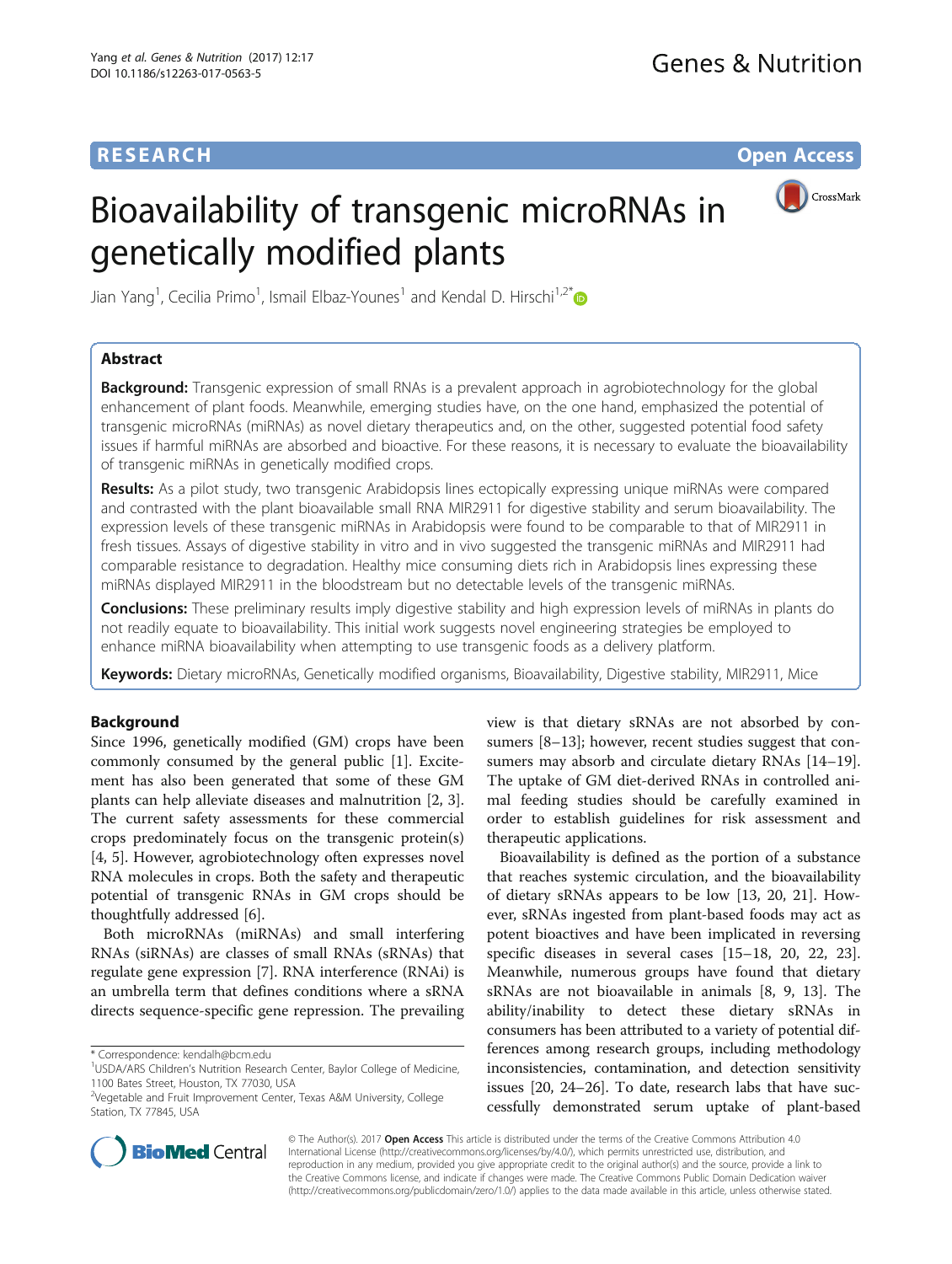sRNAs have not addressed bioavailability of transgenic miRNAs in plant-based diets. One of the concerns of GM crops is the introduction of foreign genes into crops and its unpredictable consequences. For example, it is theoretically possible that transgenic miRNAs possess unique chemical modifications which allow them to be more bioavailable than a native miRNA. As a result, the characterization of the bioavailability of transgenic foreign miRNAs is warranted.

Our group has successfully demonstrated that the plant-based sRNA MIR2911, found in a melody of vegetables, is more stable during digestion and is bioavailable to mice fed vegetable-based diets [[14](#page-6-0), [21](#page-6-0), [27](#page-6-0), [28](#page-6-0)]. Here we report the characterization of the digestive stability and dietary uptake of two miRNAs that are expressed in transgenic plants at levels comparable to the MIR2911 in fresh tissues. This small sampling of Arabidopsis lines suggests that transgenic miRNAs may not be readily bioavailable.

# **Methods**

#### Generation of transgenic plant lines

The transgenic Arabidopsis line expressing the artificial miRNA termed amiR-RICE sequence (5′-UUU GGA AGC AAA GAA GCG GUG -3′) was obtained from Dr. Xiuren Zhang (Zhang et al.; personal communication 2015). The binary construct for overexpression of a murine miRNA mmu-miR146a (5′-UGA GAA CUG AAU UCC AUG GGU U -3′) in Arabidopsis was made using the Gateway system (Invitrogen, Carlsbad, CA). The destination vector pBA-DC [[29](#page-6-0)] and template entry vector pENTR-amiR-CPC3-159a [[29\]](#page-6-0) were provided by Dr. Xiuren Zhang, and mmu-miR146a was cloned into the entry vector as previously described [\[29](#page-6-0)]. The sequences of the cloning primers which contained the incorporated mmu-miR146a sequences were as follows: forward-5′-AAG ATA GAT CTT GAT CTG ACG ATG GAA GAA CCT GTG AAA TTC AGT TCT TGC ATG AGT TGA GCA GGG TA -3′; reverse-5′-AAG ACC CGG GAT GAA CCC ATG GAA TTC AGT TCT CAG AAG AGT AAA AGC CAT TA -3′ (mmu-miR146a business and passenger strand sequences are underlined). The growth conditions of Arabidopsis line were as described [[30](#page-6-0)]. Transgenic lines were distinguished from untransformed by BASTA selection. Homozygous lines harboring the transgenic mmu-miR146a constructs were selected by segregation analysis in the T3 generation. The lines were analyzed by qRT-PCR for mmu-miR146a expression, and the lines displaying the most robust shoot expression in adult plants grown on soil for 45 days (stage 6.50, [https://www.arabidopsis.org/portals/education/](https://www.arabidopsis.org/portals/education/growth.jsp) [growth.jsp\)](https://www.arabidopsis.org/portals/education/growth.jsp) were used for diet preparation. From here on, the transgenic Arabidopsis lines used for mouse feeding studies and overexpressing amiR-RICE and mmu-miR146a are referred to as tg-RICE and tg-146, respectively.

#### Plant diet preparation

The shoot tissues from approximately 45-day-old tg-RICE or tg-146 plants were harvested and freeze dried to 30% of fresh weight, and the dried tissues was then finely ground and mixed with finely ground chow (Teklad 2914, Envigo, UK) and water at 1:2:2 weight ratios, according to procedures described previously [[14](#page-6-0)] and stored at −20 °C until use.

#### Degradation of miRNAs in transgenic plant diets

After preparation, the diets were incubated at room temperature. A 10–20-mg fraction of diet was removed at 1, 4, and 24 h to assay the stability of miRNAs within the diet [\[31\]](#page-6-0). To isolate total RNA from the plant diet, the miRNEASY RNA isolation kit (Qiagen, Valencia, CA) was used according to the manufacturer's instructions. Fifty femtomoles of an artificial miRNA termed C7 was used as an exogenous spike-in control.

#### Animal feeding studies

The experimental protocol involving mice was approved by the Institutional Animal Care and Use Committee of Baylor College of Medicine. Specifically, the institutional animal protocols AN-2624, AN-6438, and AN-6454 cover the experiments performed in this study. All mice were obtained from the Center for Comparative Medicine at Baylor College of Medicine. Male ICR mice at 8 to 10 weeks old were used in all feeding studies, which were replicated at least three times; the results shown are representative of the biological replicates. Mice were fed with the plant diets for 3 days before they were sacrificed. Each day, 5 g of the plant diet that contained 1 g of dried plant material was fed to each mouse. The daily intake of plant material per mouse is equivalent to 3.3 g of fresh plant tissue.

#### Serum collection and RNA extraction

Blood was collected via cardiac puncture as previously described [[14\]](#page-6-0). Sera were separated at room temperature followed by centrifugation to remove all blood cells and debris. Total RNA was extracted from 100 μL of sera using the miRNEASY Kit following the manufacturer's recommendations.

#### Analysis of miRNA levels by qRT-PCR

TaqMan miRNA Assays for let-7dgi [\[32\]](#page-6-0), C7, amiR-RICE, mmu-miR146a, MIR2911, and MIR168a were obtained from Life Technologies (Carlsbad, CA). Total RNA isolated was used in each reverse transcription (RT) reaction, as previously described [\[14](#page-6-0)]. To quantify miRNA levels in Arabidopsis, plant shoot material was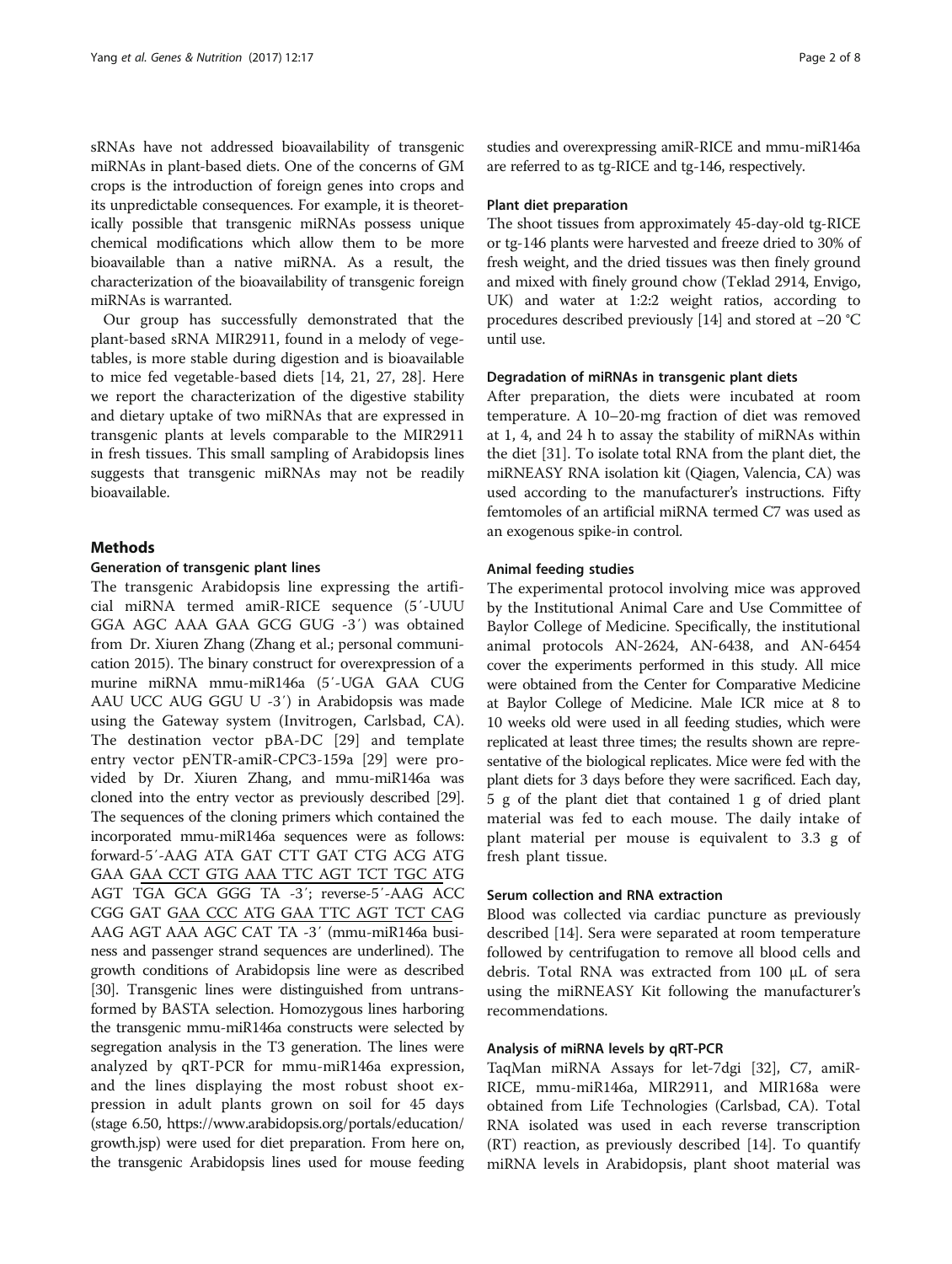ground to a fine powder in liquid nitrogen and then 10–20 mg was subjected to RNA isolation using the miRNeasy kit; 50 fmol of synthetic C7 was spiked into the plant Qiazol lysate as an exogenous RNA control. qRT-PCR was performed using a Biorad CFX96 Real-Time PCR Detection System, and data were analyzed using Biorad CFX software. Delta-Delta-Ct method was used to calculate the relative levels of miRNAs. Absolute concentrations of miRNAs were calculated based on standard curves obtained from serial dilutions of synthetic miRNAs [[14](#page-6-0)] (Additional file [1:](#page-6-0) Figure S1).

#### Preparation of synthetic miRNAs

Synthetic miRNAs were obtained from Integrated DNA Technologies (Coralville, IA) with 5′-phosphorylation and 2-O-methylation at the 3′ end nucleotide, to mimic the chemistry of plant-derived miRNAs. The sequence of the miRNAs were as follows: MIR-2911 5′-GGC CGG GGG ACG GGC UGG GA -3′; MIR-168a 5′-UCG CUU GGU GCA GAU CGG GAC -3′; amiR-RICE 5′- UUU GGA AGC AAA GAA GCG GUG -3′; mmumiR146a 5′-UGA GAA CUG AAU UCC AUG GGU U -3′; C7 5′-GGA UCA UCU CAA GUC UUA CGU -3′; and MIR161 5′- UCA AUG CAU UGA AAG UGA CUA -3′. For gavage feeding, miRNAs were diluted in RNase-free phosphate-buffered saline (PBS), and each animal was fed 400 pmol of each miRNA in 300-μL volume [\[14](#page-6-0)].

#### In vitro digestion of miRNAs with porcine enzymes

In vitro digestion conditions were as previously described [[33](#page-6-0), [34](#page-7-0)]. Briefly, the gastric phase was composed of a gastric electrolyte solution  $(7.8 \text{ mM } K^+, 72.2 \text{ mM } Na^+,$ 70.2 mM Cl<sup>−</sup> , 0.9 H2PO4<sup>−</sup> , 25.5 mM HCO3<sup>−</sup> , 0.1 mM  $\text{Mg}^{2+}$ , 1.0 mM NH4<sup>+</sup>, 0.15 mM Ca<sup>2+</sup>) with pH adjusted by 1 N HCl to 2.0 and porcine pepsin (80 mg/mL) (Sigma, St. Louis, MO); the intestinal phase was formed by adding to the gastric phase an intestinal electrolyte solution (7.8 mM K<sup>+</sup>, 72.2 mM Na<sup>+</sup>, 124.4 mM Cl<sup>−</sup>, 55.5 H2PO4<sup>-</sup>, 85 mM HCO3<sup>-</sup>, 0.33 mM Mg<sup>2+</sup>, 0.6 mM Ca<sup>2+</sup>), 24 mg/mL of bile extract (Sigma, St. Louis, MO), and 40 mg/mL of porcine pancreatin (Sigma, St. Louis, MO) and 1 N NaOH to adjust the pH to 7.0. One-milliliter PBS solution containing 10 pmol each of MIR2911, C7, amiR-RICE, and mmumiR146a synthetic miRNAs was first mixed with 1-mL gastric phase and digested with slow rotation at 37 °C for 60 min. The digestion mixture was then mixed with intestinal phase and digested with slow rotation at 37 °C for an additional 75 min. One hundred microliters of samples were removed at 30 min, 60 min of the gastric phase, and 5, 30, and 75 min of the intestinal phase for analysis of the levels of surviving miRNAs. One hundred microliters of pre-digestion samples were used as controls for calculating

the percentage of surviving miRNAs. MIR161 was used as an exogenous spike-in control.

#### In vivo digestion of gavaged miRNAs

ICR mice were fed purified diet (AIN-76a) for 7 days and then gavage-fed 400 pmol of MIR2911, C7, amiR-RICE, and mmu-miR146a. miRNA levels from the intestine were assessed 1 h post-gavage from the intestinal contents by flushing the excised intestines with 1 mL of PBS. One hundred microliters of the homogenized intestinal content was subject to RNA isolation and qRT-PCR analysis. MIR161 was used as an exogenous spike-in control.

#### Assaying miRNA levels from diets in the small intestines

Mice fed transgenic diets and chow were used for this assay. The levels of miRNAs from the small intestine were determined using the intestinal contents collected by flushing the excised small intestines with 1 mL of PBS solution. One hundred microliters of the homogenized intestinal contents were analyzed by qRT-PCR for the levels of miRNAs.

#### Statistical analysis

Statistical analyses were performed with the Student  $t$ test formula in Microsoft Excel. Significance was set at  $p < 0.05$ . Data were presented as means  $\pm$  SEMs.

#### Results

#### Levels of transgenic miRNAs in plants

Arabidopsis was used for creating transgenic foods as it is a well-characterized model system [\[35\]](#page-7-0). Arabidopsis lines were engineered that express two miRNAs, amiR-RICE and mmu-miR146a. amiR-RICE is an artificial miRNA whose sequence has no homology to either plant or animal endogenous miRNAs, while mmu-miR146a's sequence is identical to the endogenous murine miRNA [\[36\]](#page-7-0). The expression level of amiR-RICE lines has been characterized (Xiuren Zhang; personal communication 2015). For mmumiR146a, plant lines that showed the most robust expression were used for further studies (Additional file [2](#page-6-0): Figure S2). qRT-PCR quantification results demonstrated that the expression levels of amiR-RICE and mmumiR146a reached levels of 22.9 and 26.3 fmol/g of fresh weight, respectively, which is similar to the levels of MIR2911 in fresh shoot tissues (approximately 18– 19 fmol/g) (Fig. [1\)](#page-3-0).

#### Levels of transgenic miRNAs in diets

Our previous studies demonstrate that dietary abundance of miRNAs can change during diet degradation and impact uptake in consumers [\[31](#page-6-0)]. Levels of amiR-RICE and mmu-miR146a were assayed to determine their stability relative to that of MIR2911, in the diets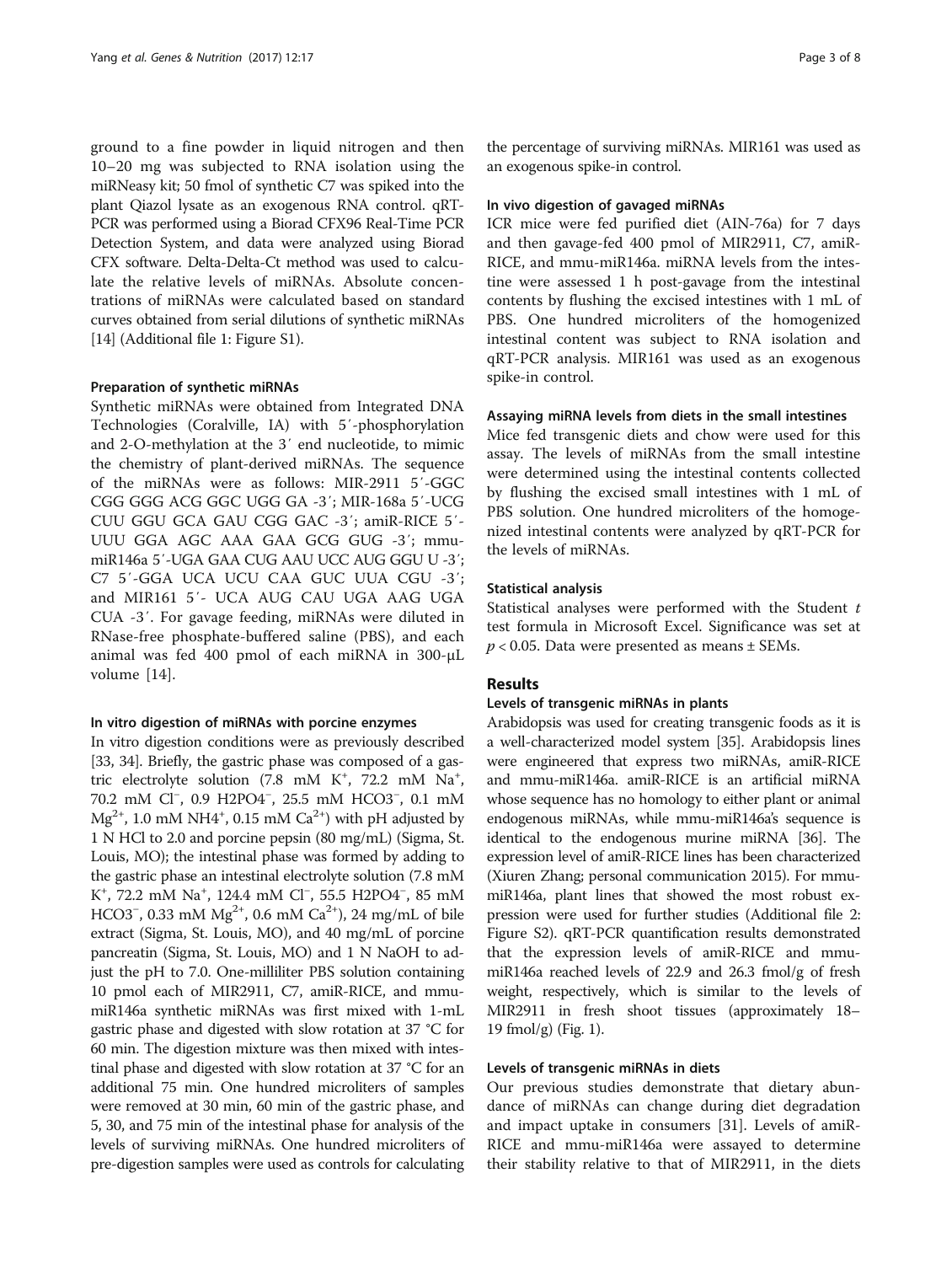

<span id="page-3-0"></span>

that were incubated at room temperature. The abundance of amiR-RICE and mmu-miR146a decreased gradually over time by approximately 10-fold, to approximately 1 fmol/g of diet, while MIR2911's abundance, as we have demonstrated previously [\[31\]](#page-6-0), was amplified by more than 85-fold after 24 h in the chow (Fig. 2).

# Digestive stability of transgenic miRNAs

One of the main factors affecting bioavailability is the digestive stability of the nutrients [[33](#page-6-0)]. Synthetic forms of the plant-based transgenic miRNAs, amiR-RICE and mmu-miR146a, were tested for their digestive stability using both an in vitro and in vivo assay. This was performed in comparison to MIR2911 and C7, which have been shown to have vastly different digestive stability in an in vitro assay, with MIR2911 being 10-fold more stable than C7 [\[27](#page-6-0)]. The in vitro digestion assay contained porcine digestion enzymes and demonstrated that amiR-RICE had similar digestive stability compared to MIR2911, while mmu-miR146a was significantly less stable than MIR2911, with surviving percentage in the intestinal phase after 75 min for mmu-miR146a being 0.39% comparing to 1.11% for MIR2911 (Fig. [3a](#page-4-0)). In the in vivo assay, gavage-fed synthetic miRNAs demonstrated much higher sensitivity to the murine digestive enzymes in vivo compared to the in vitro porcine system. After an



hour, amiR-RICE had an approximately threefold higher survival percentage after gavage feeding compared to MIR2911 in the small intestines (0.0014% for amiR-RICE compared to 0.00045% for MIR2911) (Fig. [3b\)](#page-4-0). Due to high background detection of endogenous mmu-miR146a in the murine intestines, the in vivo stability of mmumiR146a was not analyzed (data not shown).

# Bioavailability of transgenic miRNAs

When testing the bioavailability of the transgenic miRNAs using mice fed the plant diets, we concurrently analyzed the uptake of dietary miRNAs in circulation and the miRNA levels in the gut. The analysis of the gut content of the mice fed the transgenic plant diets revealed a difference in the surviving levels in the small intestines between MIR2911 and amiR-RICE or mmu-miR146a. On average, MIR2911 had a total abundance of about 238 fmol per mouse, while amiR-RICE only had about 2.7 fmol per mouse. mmu-miR146a was at a much higher level at around 38 fmol per mouse than amiR-RICE. However, a similar level was also detected in the chow-fed mice when they did not consume the transgenic plant material, suggesting that this mmu-miR146a was not derived from the diet (Fig. [4](#page-4-0)).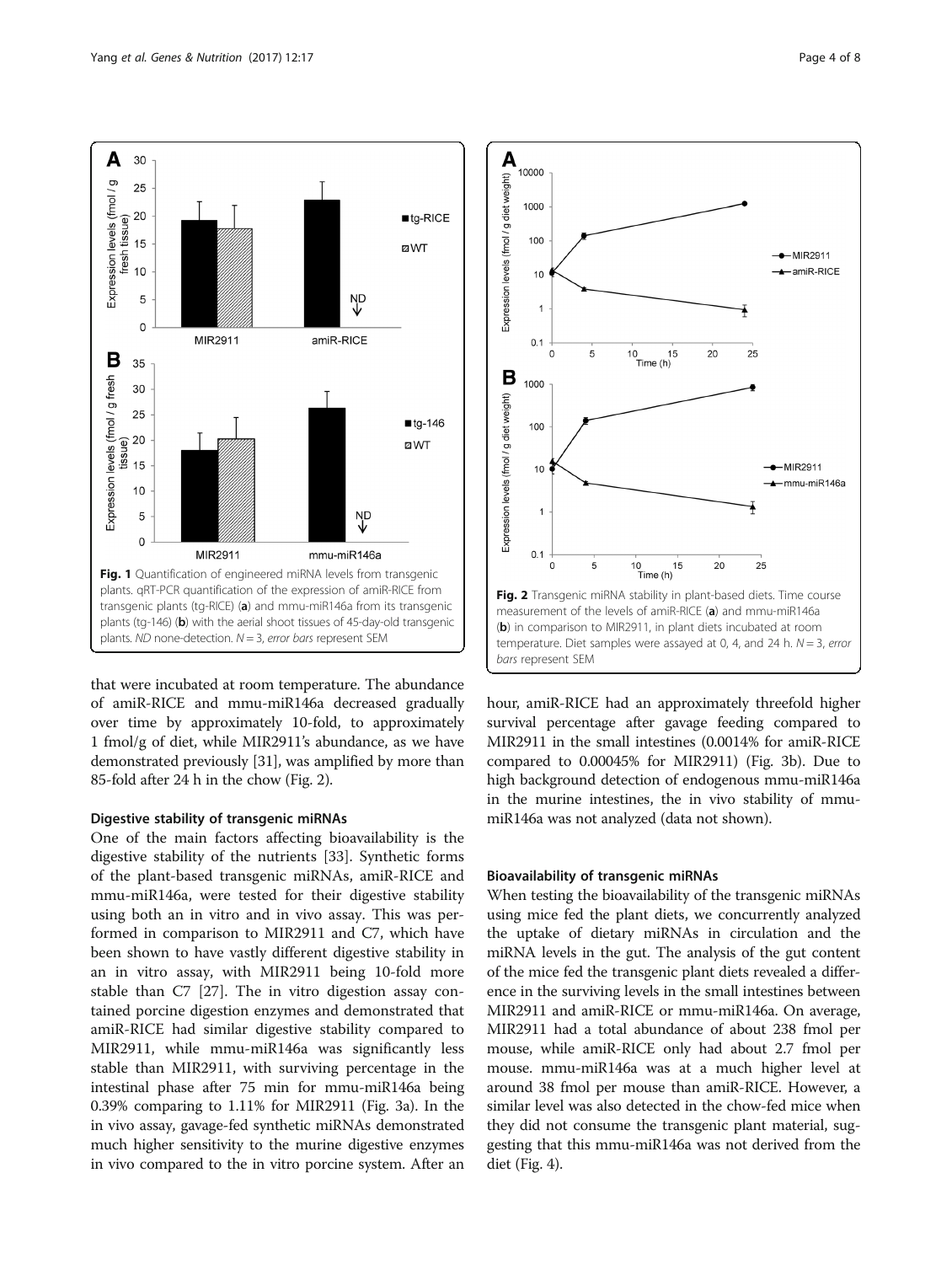<span id="page-4-0"></span>

In vitro and in vivo digestion assays demonstrated that amiR-RICE is at least as stable as MIR2911 (Fig. 3). However, when we analyzed sera from mice gavage fed 400 pmol of synthetic amiR-RICE, these miRNAs were not readily bioavailable (Fig. 5a). Mice fed diets supplemented with transgenic plant materials for 3 days also had negligible serum levels of the transgenic miRNAs. Furthermore, attempts to detect other plant miRNAs that have been reported by others to be bioavailable, albeit from other plant-based diets, were not successful (Additional file [3](#page-6-0): Figure S3), However, the levels of MIR2911 in mice fed the plant diets (28.5 fM, or  $1.3 \times 10^{7}$  copies per mouse) were more than fivefold higher than animals receiving the chow-based diet (5.2 fM, or  $2.3 \times 10^6$  copies per mouse) (Fig. 5b). The enhanced levels of MIR2911 in the transgenic diet-fed mice served as a positive control for consumption of the diets and detection of plant-based RNAs in the mouse sera.

# Discussion

Disagreements are common but crucial in science; the nascent field of dietary sRNAs is certainly no stranger



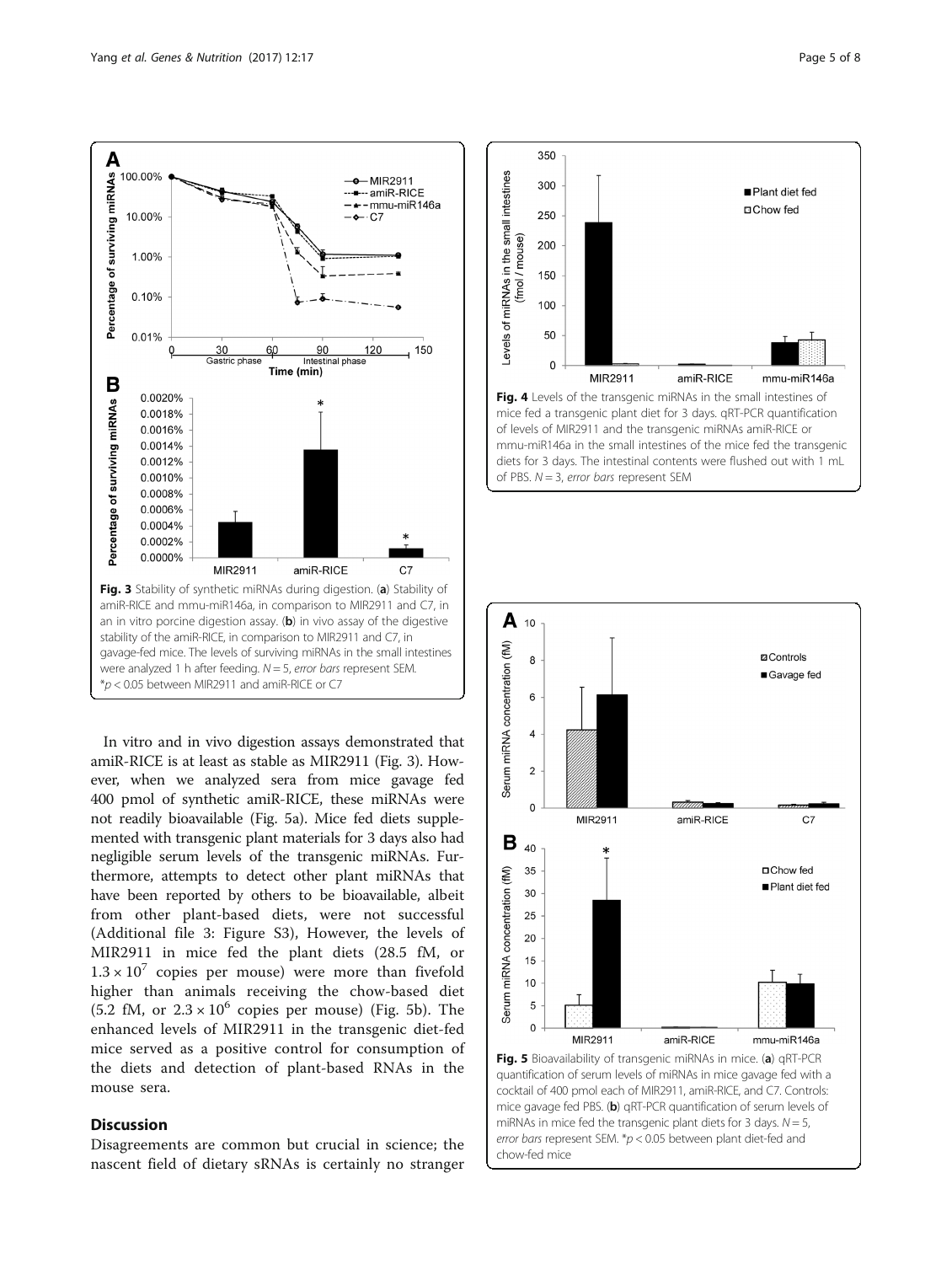to these controversies [[20\]](#page-6-0). Transgenic crops can express populations of miRNAs not found in nature, and in view of the conflicting reports inferring bioavailability of diet-derived miRNAs, the disagreements among scientists are profound because they impact the way agencies and agrobiotechnology regulate and use this technology.

The two plant-derived transgenic miRNAs tested here demonstrated modest digestive stability (Fig. [3](#page-4-0)) and were abundant in the transgenic plants (Fig. [1](#page-3-0)); however, they were not readily bioavailable when fed to healthy mice (Fig. [5\)](#page-4-0). Our group has also been unable to reliably detect (<32 Ct) canonical plant-based miRNAs in the sera of mice consuming plant-based diets (Additional file [3:](#page-6-0) Figure S3; (28)). Future analysis should be performed with mice fed with the transgenic plants for longer intervals and detection measured in the intestine as well as in organs outside the gastro-intestinal tract.

A variety of plant-based miRNAs can be found within the plant cellular matrix and may be coupled with other plant molecules such as proteins and polysaccharides [[33\]](#page-6-0). These alterations may provide a conduit for dietary plant-derived miRNA uptake [[33\]](#page-6-0). Using in vitro experiments, miR168a in soybean and mir166 in rice demonstrate more resistance to degradation than miR168a from rice and mir166 from soybean [[33\]](#page-6-0). There are no sequence differences between these miRNAs; thus, it has been proposed that plant-specific mechanisms afford varying levels of protection from degradation. If this is true, bioavailability tests in transgenic Arabidopsis lines may not equate to bioavailability in other transgenic plants. Plant-specific exosome-like nanoparticles (EPDENs) may also mediate interspecies communication [\[37\]](#page-7-0), but it remains an open question if these effects are mediated by miRNAs. In milk, specific miRNAs appear to be encapsulated in exosomes conferring protection against degradation and facilitating uptake [\[18, 19\]](#page-6-0). These mechanisms may facilitate bioavailability of selected plant-based miRNAs, but with the two miRNAs tested here, they did not provide a conduit for absorption of the specific transgenic miRNAs tested here.

While these two transgenic miRNAs do not appear to be bioavailable in healthy mice, disease and nutritional status are important influences controlling consumer nutrient absorption [[38](#page-7-0)]. A confluence of diet and health issues converges to influence uptake of plant-based genetic material [[14, 21, 28\]](#page-6-0). Pharmacological regimes also facilitate the detection of gavage-fed miRNAs. Future work will focus on assaying bioavailability of GMderived miRNAs under these more permissive conditions.

Preparation methods could enhance the bioavailability of sRNAs in plant-based diets [\[16](#page-6-0), [23\]](#page-6-0). For traditional nutrients, various strategies, including thermal processing, soaking, and fermentation, aim to increase the

physicochemical accessibility of the nutrients while decreasing the content of antinutrients [\[39](#page-7-0)]. Future work will need to be directed at how food processing and preparation practices impact the dietary sRNA quality of plant-based foods.

MIR2911 has several features that facilitate its bioavailability that do not appear to be characteristics of the miRNAs tested here: first, the GC-rich MIR2911 has a high digestive stability [[16, 27](#page-6-0)]; secondly, a protein complex protects MIR2911 [[27\]](#page-6-0); third, synthesis via rRNA degradation dramatically increases MIR2911 abundance post-harvest [\[31](#page-6-0)]. The difference in intestinal levels of MIR2911 and the transgenic miRNAs could be explained by the degradation of the ribosomal RNAs that generate increased levels of MIR2911 [[31\]](#page-6-0). In order for transgenic miRNAs to become more bioavailable, strategies need to be deployed that co-opt some or all of these tactics. It is interesting that one of the two transgenic miRNAs tested, amiR-RICE, was found to have similar digestive stability to MIR2911 in the in vitro system, or when gavage fed to the mice, but was not bioavailable. We posit this could be caused by either selective transport by the gut or differential stability or metabolism within the cells or in circulation.

Low bioavailability of the plant-based miRNAs does not negate potential bioactivity. Curcumin, a plant-based product, exhibits poor systemic bioavailability but still has potent pharmacological effects [[40\]](#page-7-0). Like curcumin, emerging studies demonstrate that femtomolar amounts of a specific miRNA altered the fate of a targeted cell [[41\]](#page-7-0). The miRNAs released by cancer cells can act as hormones [\[42, 43](#page-7-0)]. Additionally, evidence suggests that plant sRNAs have therapeutic effects that are sequence independent [[44\]](#page-7-0), allowing speculation that it is the additive abundance of trace amounts of a variety of different plant-based sRNAs that confer biological activity. Low amounts of miRNAs may have biological functions that could revolutionize our concepts of plantbased bioactives.

#### Conclusions

Studies continue to suggest cross-kingdom gene regulation by dietary miRNAs; meanwhile, the majority of work has questioned the validity of these reports [[20, 24](#page-6-0), [45](#page-7-0), [46\]](#page-7-0). This pilot study suggests that the two transgenic miRNAs tested are not readily bioavailable to healthy consumers and therapeutic plant-based dietary miRNAs may need to focus on establishing conditions that allow miRNAs to overcome the obstacles hindering bioavailability.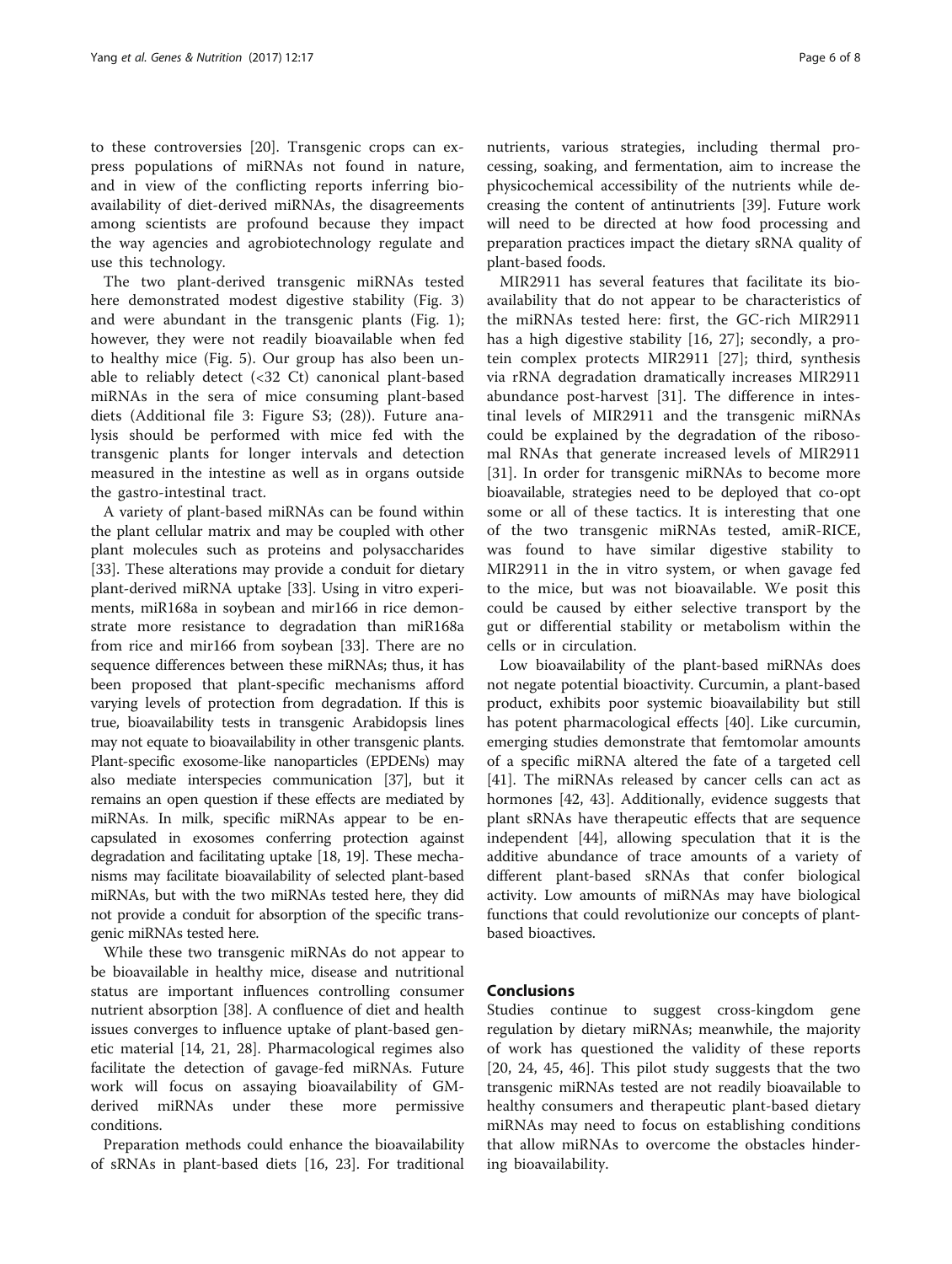# <span id="page-6-0"></span>Additional files

[Additional file 1: Figure S1.](dx.doi.org/10.1186/s12263-017-0563-5) Standard curves of synthetic miRNAs. Standard curves for qRT-PCR analysis generated with serial dilutions of synthetic MIR2911, amiR-RICE, mmu-miR146a, or C7. (TIFF 762 kb)

[Additional file 2: Figure S2.](dx.doi.org/10.1186/s12263-017-0563-5) Quantification of mmu-miR146a from transgenic Arabidopsis lines. qRT-PCR quantification of mmu-miR146a expression from eight independent transgenic lines. The arrow indicates the line (tg-146) used for diet preparation. (TIFF 525 kb)

[Additional file 3: Figure S3.](dx.doi.org/10.1186/s12263-017-0563-5) Quantification of MIR172a and MIR168a in the sera of mice fed Arabidopsis diets. qRT-PCR quantification of plant MIR172a and MIR168a in the sera of mice fed either chow diet or Arabidopsis diets (tg-RICE and tg-146 combined data). Ct values normalized to the mouse endogenous Let-7d,g,i. (TIFF 637 kb)

#### Acknowledgements

We thank Dr. Xiuren Zhang for providing reagents and consultation in generating transgenic Arabidopsis lines overexpressing microRNAs.

#### Funding

This research was supported by the United States Department of Agriculture (USDA) 3092-51000-056-00D.

#### Availability of data and materials

The data set supporting the conclusions of this article is included within the article.

#### Authors' contributions

JY and KDH designed all the studies. CP and IE-Y carried out the in vivo digestion experiments. JY carried out all other experiments. JY and KDH wrote the paper. All authors read and approved the final manuscript.

#### Competing interests

The authors declare that they have no competing interests.

#### Ethics approval

The experimental protocols involving mice were approved by the Institutional Animal Care and Use Committee of Baylor College of Medicine. Specifically, the institutional animal protocols AN-2624, AN-6438, and AN-6454 cover the experiments performed in this study.

#### Publisher's Note

Springer Nature remains neutral with regard to jurisdictional claims in published maps and institutional affiliations.

# Received: 17 February 2017 Accepted: 18 April 2017<br>Published online: 07 July 2017

#### References

- 1. James C. A global overview of biotech (GM) crops: adoption, impact and future prospects. GM Crops. 2010;1:8–12.
- 2. Sakakibara K, Saito K. Review: genetically modified plants for the promotion of human health. Biotechnol Lett. 2006;28:1983–91.
- 3. Gartland KMA, Bruschi F, Dundar M, Gahan PB, et al. Progress towards the 'Golden Age' of biotechnology. Curr Opin Biotechnol. 2013;24 Suppl 1:S6–13.
- 4. Kuiper HA, Kleter GA, Noteborn HP, Kok EJ. Assessment of the food safety issues related to genetically modified foods. Plant J. 2001;27:503–28.
- Varzakas TH, Chryssochoidis G, Argyropoulos D. Approaches in the risk assessment of genetically modified foods by the Hellenic Food Safety Authority. Food Chem Toxicol. 2007;45:530–42.
- 6. Ramon M, Devos Y, Lanzoni A, Liu Y, et al. RNAi-based GM plants: food for thought for risk assessors. Plant Biotechnol J. 2014;12:1271–3.
- 7. Levine E, Zhang Z, Kuhlman T, Hwa T. Quantitative characteristics of gene regulation by small RNA. PLoS Biol. 2007;5:e229.
- 8. Dickinson B, Zhang Y, Petrick JS, Heck G, et al. Lack of detectable oral bioavailability of plant microRNAs after feeding in mice. Nat Biotechnol. 2013;31:965–7.
- 9. Witwer KW, McAlexander MA, Queen SE, Adams RJ. Real-time quantitative PCR and droplet digital PCR for plant miRNAs in mammalian blood provide

little evidence for general uptake of dietary miRNAs: limited evidence for general uptake of dietary plant xenomiRs. RNA Biol. 2013;10:1080–6.

- 10. Petrick JS, Brower-Toland B, Jackson AL, Kier LD. Safety assessment of food and feed from biotechnology-derived crops employing RNA-mediated gene regulation to achieve desired traits: a scientific review. Regul Toxicol Pharmacol. 2013;66:167–76.
- 11. Petrick JS, Moore WM, Heydens WF, Koch MS, Sherman JH. A 28-day oral toxicity evaluation of small interfering RNAs and a long doublestranded RNA targeting vacuolar ATPase in mice. Regul Toxicol Pharmacol. 2015;71:8–23.
- 12. Knudsen I, Poulsen M. Comparative safety testing of genetically modified foods in a 90-day rat feeding study design allowing the distinction between primary and secondary effects of the new genetic event. Regul Toxicol Pharmacol. 2007;49:53–62.
- 13. Snow JW, Hale AE, Isaacs SK, Baggish AL, Chan SY. Ineffective delivery of dietderived microRNAs to recipient animal organisms. RNA Biol. 2013;10:1107–16.
- 14. Yang J, Farmer LM, Agyekum AAA, Elbaz-Younes I, Hirschi KD. Detection of an abundant plant-based small RNA in healthy consumers. PLoS One. 2015;10:e0137516. p. 0137511–0137514.
- 15. Chin AR, Fong MY, Somlo G, Wu J, et al. Cross-kingdom inhibition of breast cancer growth by plant miR159. Cell Res. 2016;20(2):217–28.
- 16. Zhou Z, Li X, Liu J, Dong L, et al. Honeysuckle-encoded atypical microRNA2911 directly targets influenza A viruses. Cell Res. 2015;25:39–49.
- 17. Zhang L, Hou D, Chen X, Li D, et al. Exogenous plant MIR168a specifically targets mammalian LDLRAP1: evidence of cross-kingdom regulation by microRNA. Cell Res. 2012;22:107–26.
- 18. Zempleni J, Baier SR, Hirschi KD. Diet-responsive MicroRNAs are likely exogenous. J Biol Chem. 2015;290:25197.
- 19. Baier SR, Nguyen C, Xie F, Wood JR, Zempleni J. MicroRNAs are absorbed in biologically meaningful amounts from nutritionally relevant doses of cow milk and affect gene expression in peripheral blood mononuclear cells, HEK-293 kidney cell cultures, and mouse livers. J Nutr. 2014;144:1495–500.
- 20. Witwer KW, Hirschi KD. Transfer and functional consequences of dietary microRNAs in vertebrates: concepts in search of corroboration: negative results challenge the hypothesis that dietary xenomiRs cross the gut and regulate genes in ingesting vertebrates, but important questions persist. Bioessays. 2014;36:394–406.
- 21. Yang J, Hirschi KD, Farmer LM. Dietary RNAs: new stories regarding oral delivery. Nutrients. 2015;7:3184–99.
- 22. Mlotshwa S, Pruss GJ, MacArthur JL, Endres MW, et al. A novel chemopreventive strategy based on therapeutic microRNAs produced in plants. Cell Res. 2015;25:521–4.
- 23. Pastrello C, Tsay M, McQuaid R, Abovsky M, et al. Circulating plant miRNAs can regulate human gene expression in vitro. Sci Rep. 2016;6:32773.
- 24. Witwer KW. Diet-responsive mammalian miRNAs are likely endogenous. J Nutr. 2014;144:1880–1.
- 25. Bagci C, Allmer J. One step forward, two steps back; xeno-microRNAs reported in breast milk are artifacts. PLoS One. 2016;11:e0145065.
- 26. Auerbach A, Vyas G, Li A, Halushka M, Witwer K. Uptake of dietary milk miRNAs by adult humans: a validation study. F1000Res. 2016;5:721.
- 27. Yang J, Hotz T, Broadnax L, Yarmarkovich M, et al. Anomalous uptake and circulatory characteristics of the plant-based small RNA MIR2911. Sci Rep. 2016;6:1–9.
- 28. Yang J, Farmer LM, Agyekum AAA, Hirschi KD. Detection of dietary plant-based small RNAs in animals. Cell Res. 2015;25:517–20.
- 29. Zhang X, Yuan YR, Pei Y, Lin SS, et al. Cucumber mosaic virus-encoded 2b suppressor inhibits Arabidopsis Argonaute1 cleavage activity to counter plant defense. Genes Dev. 2006;20:3255–68.
- 30. Tsuzuki M, Takeda A, Watanabe Y. Recovery of dicer-like 1-late flowering phenotype by miR172 expressed by the noncanonical DCL4-dependent biogenesis pathway. RNA. 2014;20:1320–7.
- 31. Yang et al. Mol Nutr Food Res. [http://onlinelibrary.wiley.com/doi/10.1002/](http://onlinelibrary.wiley.com/doi/10.1002/mnfr.201600974/abstract;jsessionid=123206D8B1EA5E15E9516E804C2927AC.f04t04) [mnfr.201600974/abstract;jsessionid=123206D8B1EA5E15E9516E804C2927AC.](http://onlinelibrary.wiley.com/doi/10.1002/mnfr.201600974/abstract;jsessionid=123206D8B1EA5E15E9516E804C2927AC.f04t04) [f04t04](http://onlinelibrary.wiley.com/doi/10.1002/mnfr.201600974/abstract;jsessionid=123206D8B1EA5E15E9516E804C2927AC.f04t04).
- 32. Chen X, Liang H, Guan D, Wang C, et al. A combination of Let-7d, Let-7g and Let-7i serves as a stable reference for normalization of serum microRNAs. PLoS One. 2013;8:e79652.
- 33. Philip A, Ferro VA, Tate RJ. Determination of the potential bioavailability of plant microRNAs using a simulated human digestion process. Mol Nutr Food Res. 2015;59:1962–72.